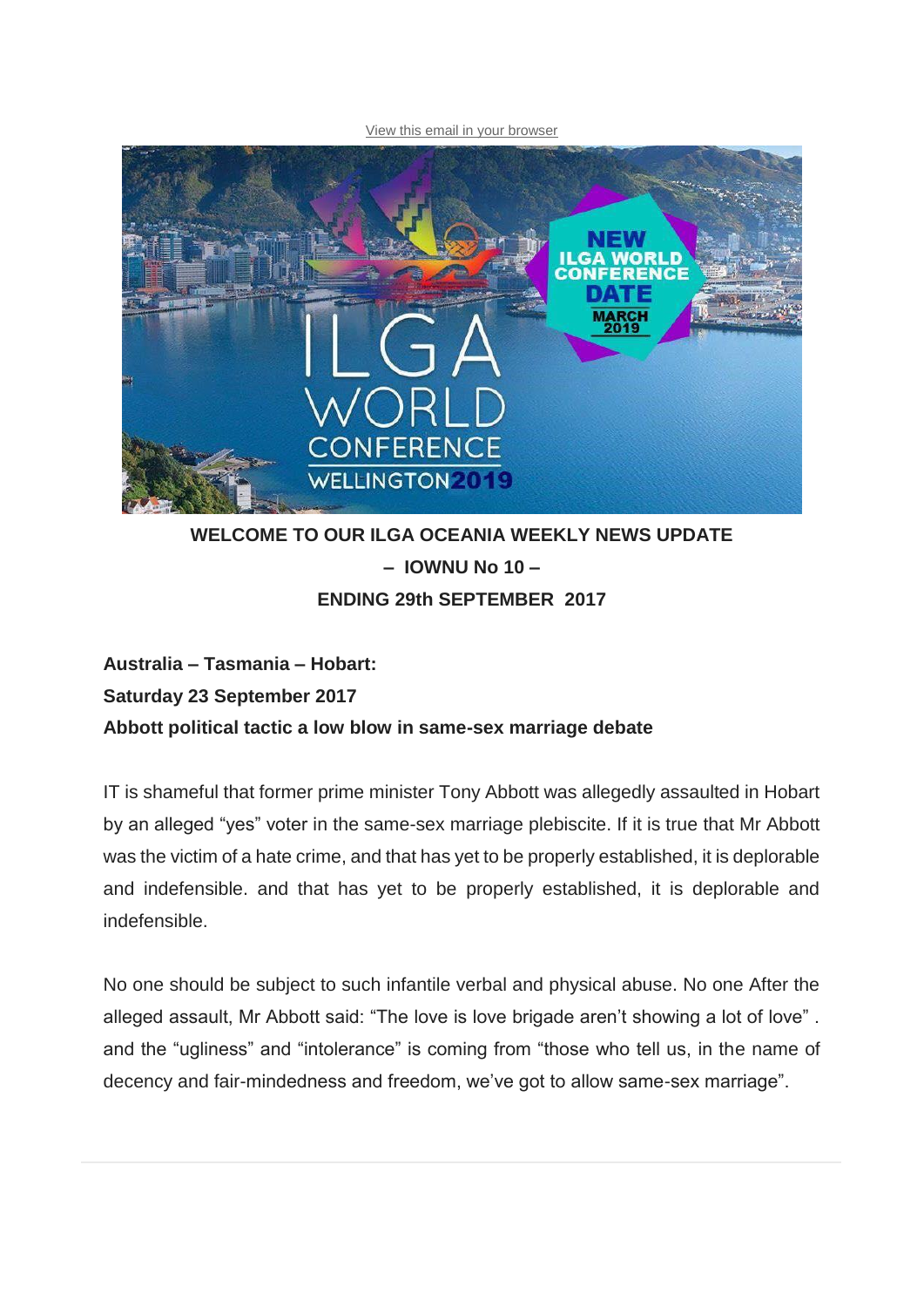# **New Zealand – Auckland Monday 25th September 2017 RainbowYOUTH Introduces New Executive Director Frances Arns**

The Executive Board at RainbowYOUTH announced today the appointment of Frances Arns as the new Executive Director of RainbowYOUTH. She will replace outgoing Executive Director Duncan Matthews who leaves the role after four years.

"We're excited to have Francis joining the RainbowYOUTH whānau," says Sophie Sills, RainbowYOUTH Board Co-chairperson. "Over the last few years, we've really focused on strengthening our work in regional areas, developing a valued and recognisable brand presence and growing the capacity of RY in terms of what we can return to the queer and gender diverse community. We're looking forward to continuing this momentum with the leadership of Frances, who will bring a fresh perspective, experience in governance, finance and strategic planning".

## **Australia – Wagga Wagga Tuesday 26th September 2017 Transgender medical knowledge among regional doctors in short supply**

When Holly Conroy first tried to transition from male to female 11 years ago she was talked out of it by family and friends.

"People told me I'd never pull it off as a woman, that I'd never hold down a job, and I can remember my mum saying that if I was ever going to come around I'd have to call first in case they had visitors," Ms Conroy said.

Frustratingly for Ms Conroy though, she had a hard time finding the medical services she needed in her hometown of Wagga Wagga in south-west New South Wales.

"When I went to see the doctors here in Wagga they basically shrugged their shoulders and put it in the too-hard basket," she said. Regional doctors must refresh skills.

Bastian Seidel, president of the Royal Australian College of General Practitioners, is also concerned about the knowledge gaps that rural and regional doctors are demonstrating with regard to transgender medicine — especially given the increasing demand for it.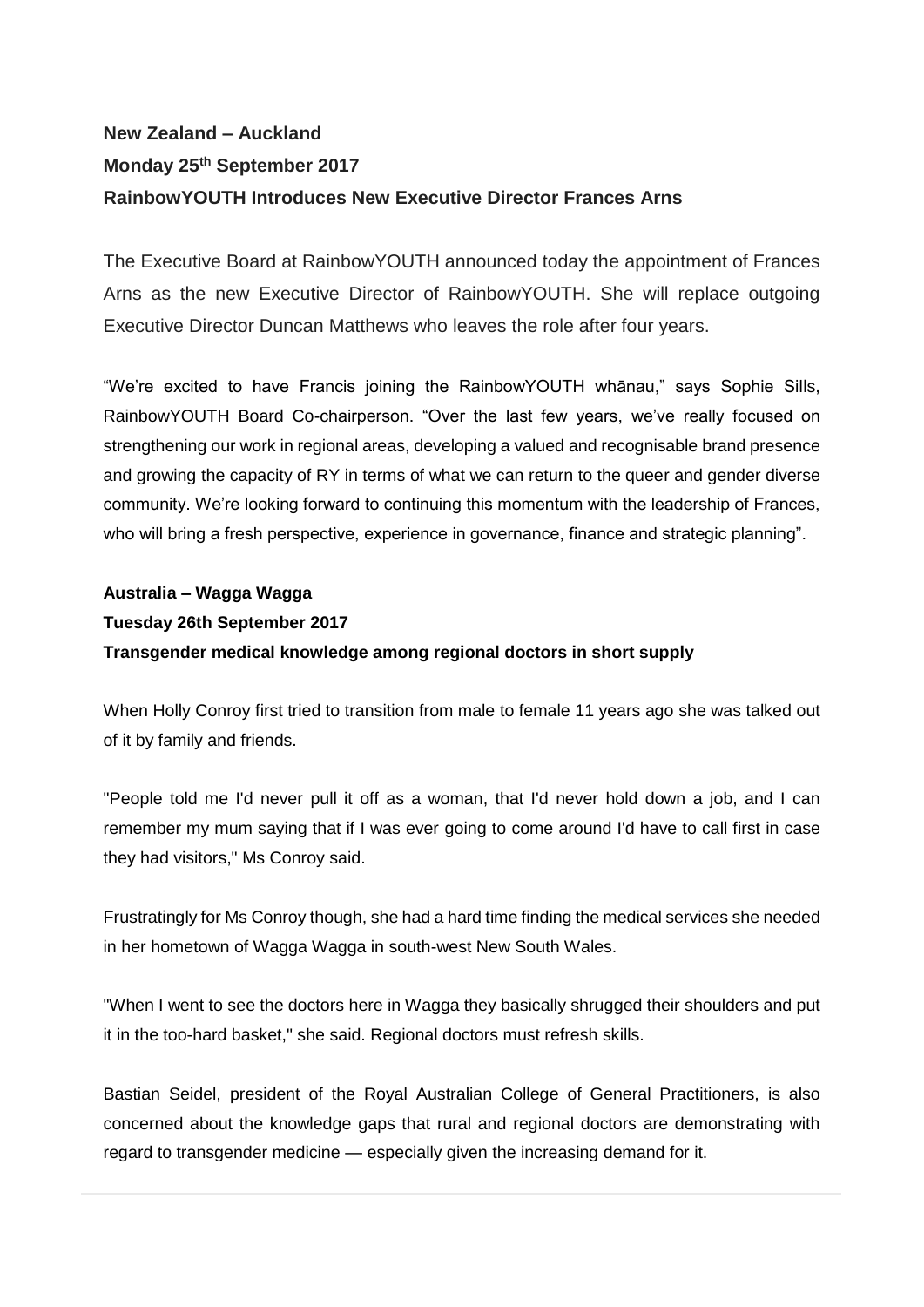We're concerned about this because we want all patients to feel comfortable when they're seeing their GP," the Tasmanian-based Mr Seidel said.

"Discrimination is just not acceptable in the 21st century."

He said doctors who do not feel confident administering transgender medicine need to take advantage of the extensive array of resources available to them.

"Transgender medicine should be mainstream," he said.

"Transgender patients don't want to be outsourced to a specialist who may not even live in the same area they're living in."

### **Pacific – Tonga, Nuku'alofa 27 September 2017**

Capacity Building for Key Affected Populations (TG/MSM) at Loumaile Lodge from 9am. Please drop by, register at the door and participate in this important initiative. HIV Testing and Counselling also available on site. This initiative is funded by the Global Fund and UNDP.

# **New Zealand – Auckland**

### **Thursday, 28th September 2017**

**Same-sex marriage a booming business in New Zealand as Australians travel to get hitched.**

On their 10th anniversary this year, the couple decided it was time.First though, they had to find a wedding venue that was gay-friendly. "One actually had us as a season, so it was like summer weddings, winter weddings, autumn weddings, spring weddings, same-sex weddings," Ms Black laughed.She spoke to a range of venues, but was nervous about how they would be received.

"I got freaked out and I thought I should ask, maybe I should make sure they know, but no one's been bothered, no one cares," Ms Black shrugged.

New Zealand's Parliament voted to legalise same-sex marriage in April 2013 and it came into force four months later in August.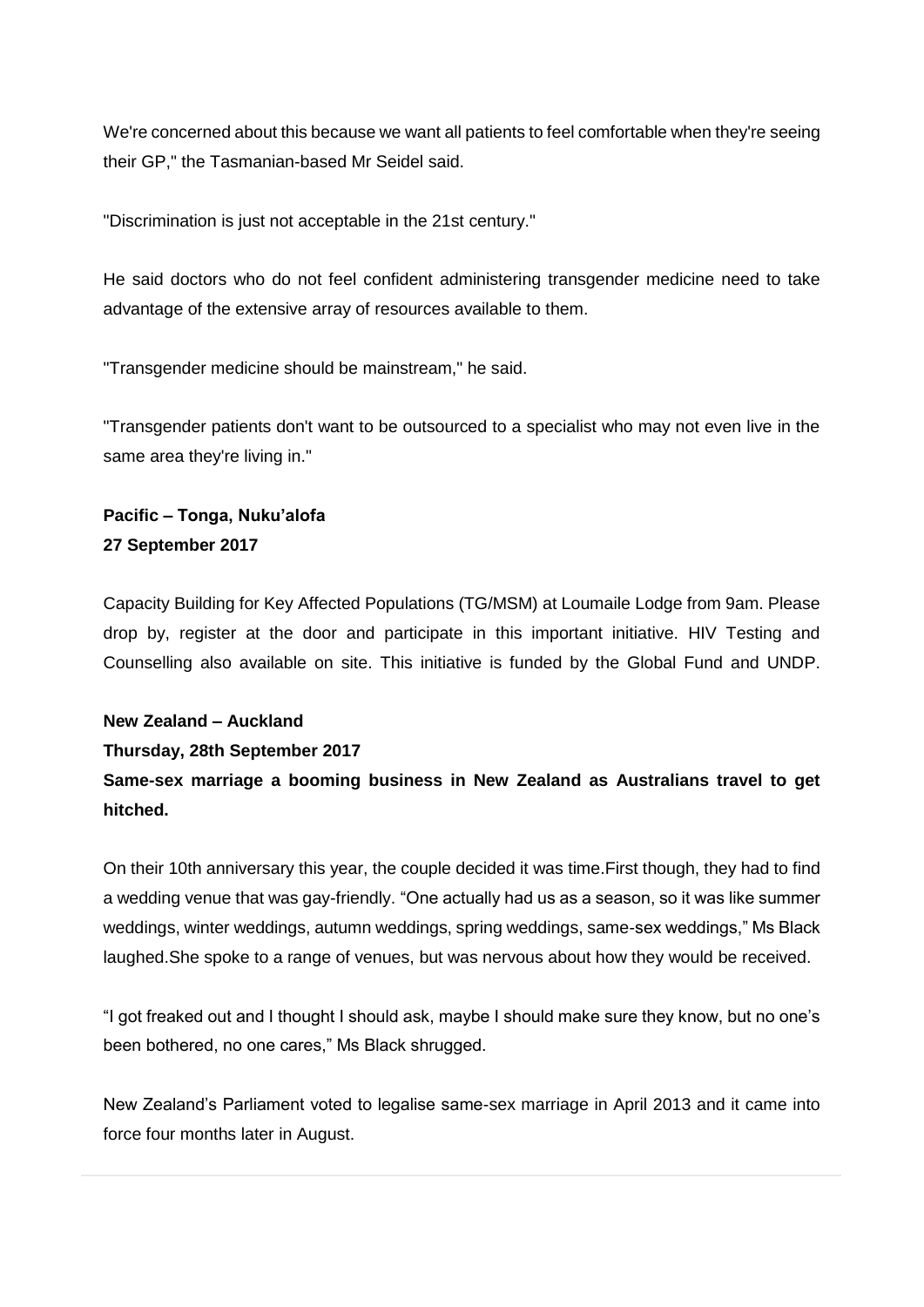New Zealand and Australia have been known to be the more laid back, the more progressive, the more accepting communities, and for Australia to be just thinking about it and not actually actioning it, it's kind of sad," Ms Black added.

### **Pacific – Fiji – Suva**

#### **Friday 29th September 2017**

**Side Event: Telling our Stories - Socio-economic impacts of violence & discrimination against Pacific LBT Women, and gender non-conforming people, and Strategies for Change.**

NOVOTEL Lami on Tuesday 03/10 between 1:30pm-3:30pm in Meeting Room A (Novotel House)

Propositions for Transformative Financing of Women's Human Rights in the Pacific Women's economic empowerment (WEE) requires change across multiple domains: within communities and institutions; in markets and value chains; and in the wider political and legal environment. Women's individual and collective women's voices must also be recognised and institutionalised as influential actors on economic policies, and within economic and financial institutions, including workplaces. Rights and governance frameworks must ensure all women are able to fully exercise their rights. As such, economic empowerment is indivisible from a discussion of women's economic rights. Further, we must understand the best mechanisms for funding and engagement of women's human rights organisations as key institutions in the fight for gender equality, including women's economic empowerment and rights, in the Pacific.

The primary objective of this panel is to look at the how, not just what is funded in support of women's human rights in the Pacific. The dialogue intends to feed into the donor roundtable as part of the sixth Ministers meeting for women by highlighting the structural barriers for individual and organisational women's economic empowerment and rights.

### **Editor's Note:**

### **That's all for this week.**

If you have any queries that we might able to assist you with please contact me on kenmoala@hotmail.com or the following people: